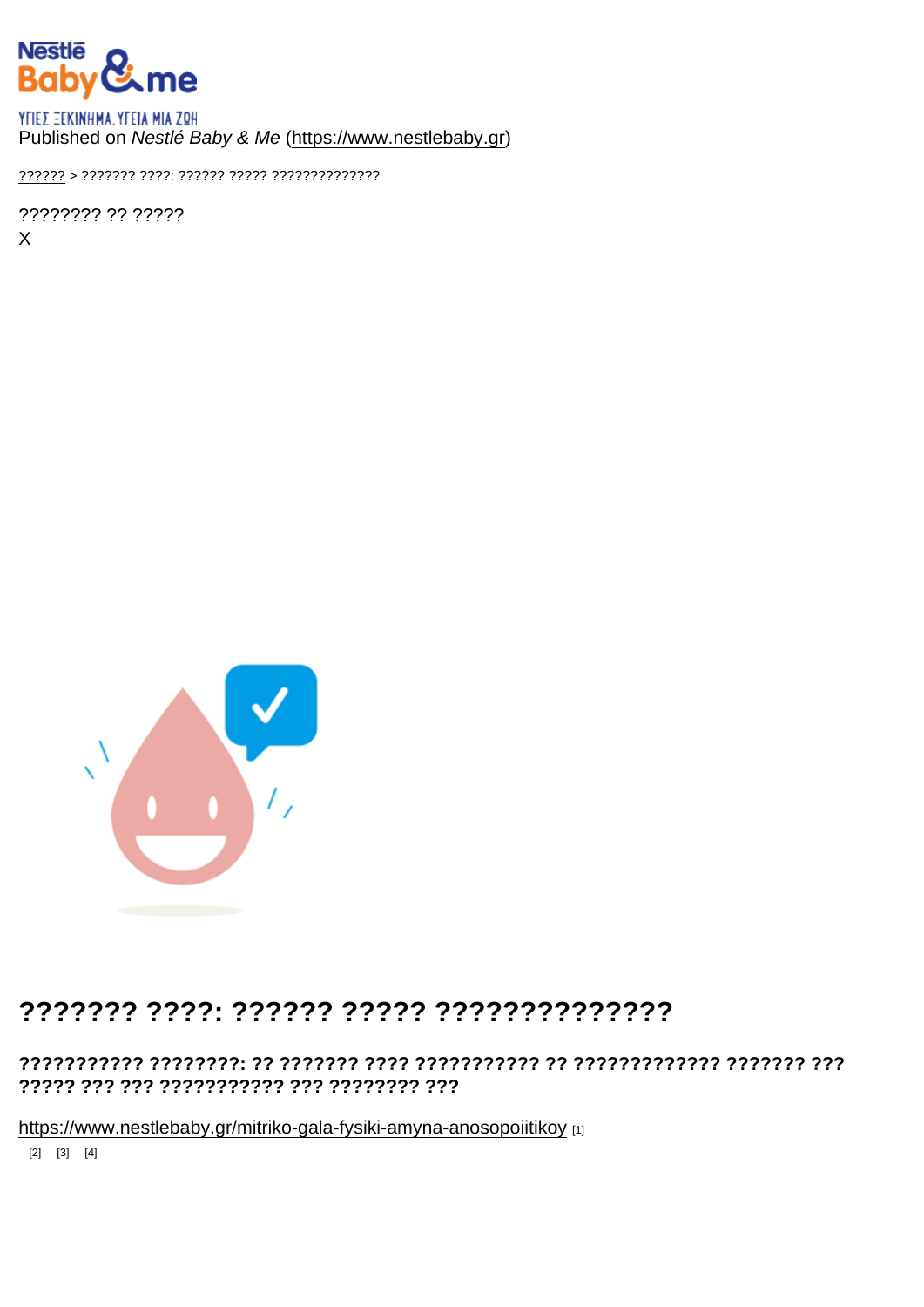## 

????? ??? ??? ??????????? ??? ???????? ???

?????, ????????? 16th, 2018

 $[5]$ 

???<u>?????</u> [1]

????????